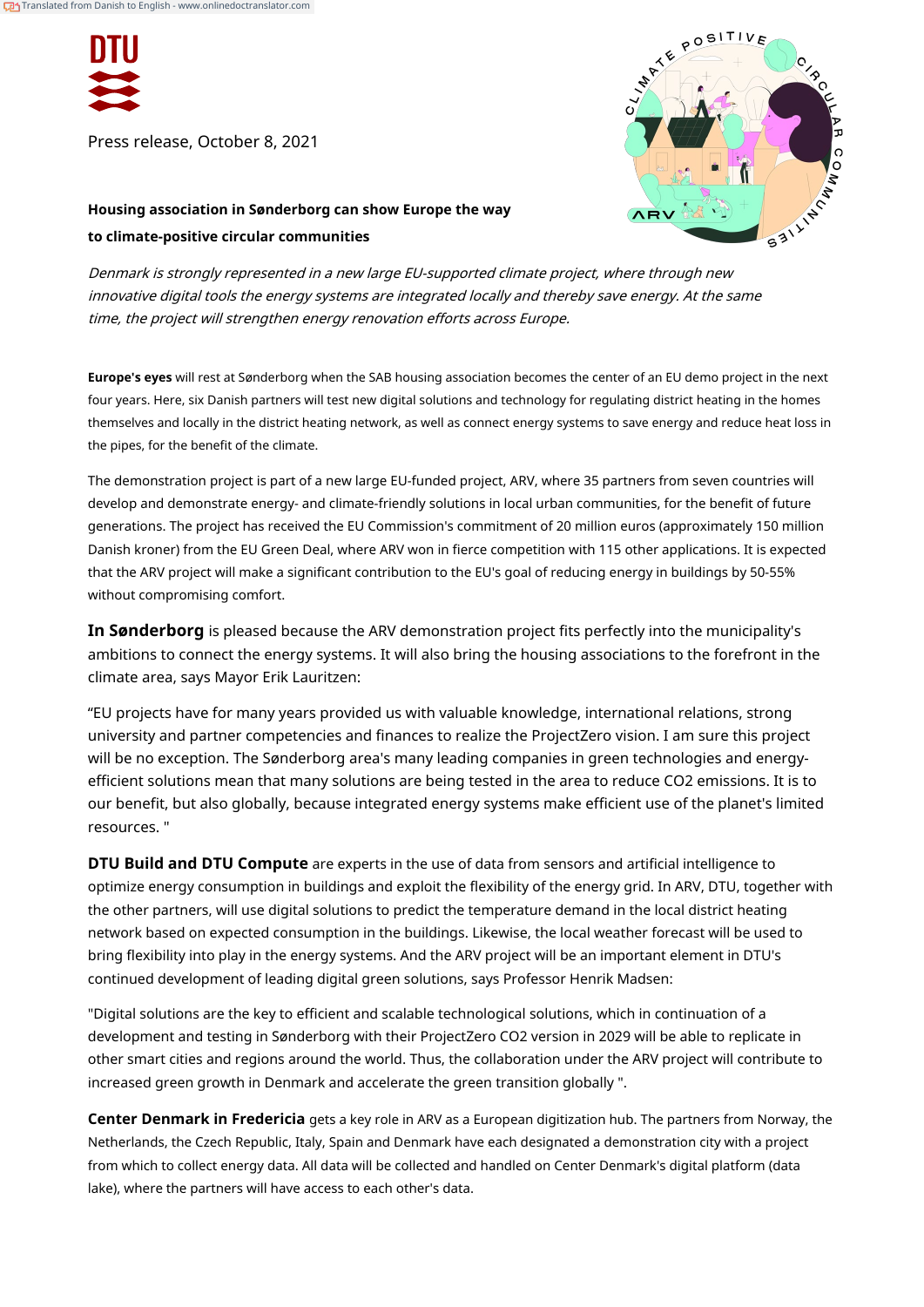"New solutions in the green transition, and in ARV, will be data-driven, and it is our role to ensure easy access to this data. Through digital solutions, we will accelerate the green transition towards 100% renewable energy and fulfillment of climate goals. And we see the ARV project as an opportunity for Center Denmark to become a leading EU digitization hub for data management with smart, scalable, climatefriendly solutions, "says director Søren Skov Bording.

The ARV project starts on 1 January 2022 and ends at the end of 2025.

# **Briefly about the ARV project**

- ARV is establishing six demo projects in six cities to explore how to create climate-positive circular communities for the benefit of the climate and current and future generations.
- Through innovative digital tools and the use of data, ARV will connect residents' participation, the buildings and the energy system to take advantage of the flexibility of the energy system.
- ARV must also develop and test energy-efficient and circular solutions for and in the construction industry and provide proposals for guidelines and policy frameworks that will accelerate energy renovations.
- ARV will work with circular economy through automated use of life cycle analysis, LCA, digital logbooks and material banks.
- The solutions must be easy to understand and use for all stakeholders, from manufacturers to end users, just as the solutions must be scalable so that they can be used elsewhere.
- ARV has 35 partners in seven countries; Denmark, Norway, the Netherlands, Italy, the Czech Republic, Belgium and Spain. NTNU, the Norwegian University of Science and Technology, is leading the project.
- Denmark participates with six partners; Sønderborg Municipality represented by the climate partner ProjectZero, SAB - Sønderborg Andelsboligforening, Danfoss A / S, the IT company ENFOR in Holte, the EU Digital Innovation Hub - Center Denmark in Fredericia and DTU with the departments DTU Compute and DTU Byg.
- The ARV project has received a commitment of 20 million euros in support from the EU's Green Deal, approximately 150 million Danish kroner - of which approximately 21.5 million kroner goes to the Danish partners.
- The ARV project is named after the Norwegian word 'arv', which has the same meaning as in Denmark.
- The project starts on 1 January 2022 and ends at the end of 2025.

# **Briefly about the Danish partners - with contact information**

## **ProjectZero**

ProjectZero is a public-private partnership that catalyzes and facilitates Sønderborg's ambitious climate ambition to become CO2-neutral in 2029 through the transformation of the energy system, and at the same time create new skills and green jobs. In ARV, ProjectZero is the project coordinator for the activities in the demonstration project in Sønderborg. ProjectZero will contribute with experience to climate-friendly urban areas and framework conditions and with communication and dissemination. It is expected that the developed solutions within digitization and streamlining of district heating systems in buildings will contribute to Sønderborg's climate goal, and that they can be extended to other cities and regions.

Contact: Adm. Director Peter Rathje, M: +45 4040 8636, e-mail: peter.rathje@projectzero.dk

## **Sønderborg Andelsboligforening**

Sønderborg Andelsboligforening (SAB) is a non-profit, independent and private social housing association owned by its residents (tenants). In the ARV demonstration project, the partners will work with better control of district heating in 432 public housing (Dept. 22 - Kløvermarken / Hvedemarken) and the district heating network locally. Along the way, SAB will be in close dialogue with the citizens, and the housing association will disseminate the results to other social housing companies in Europe.